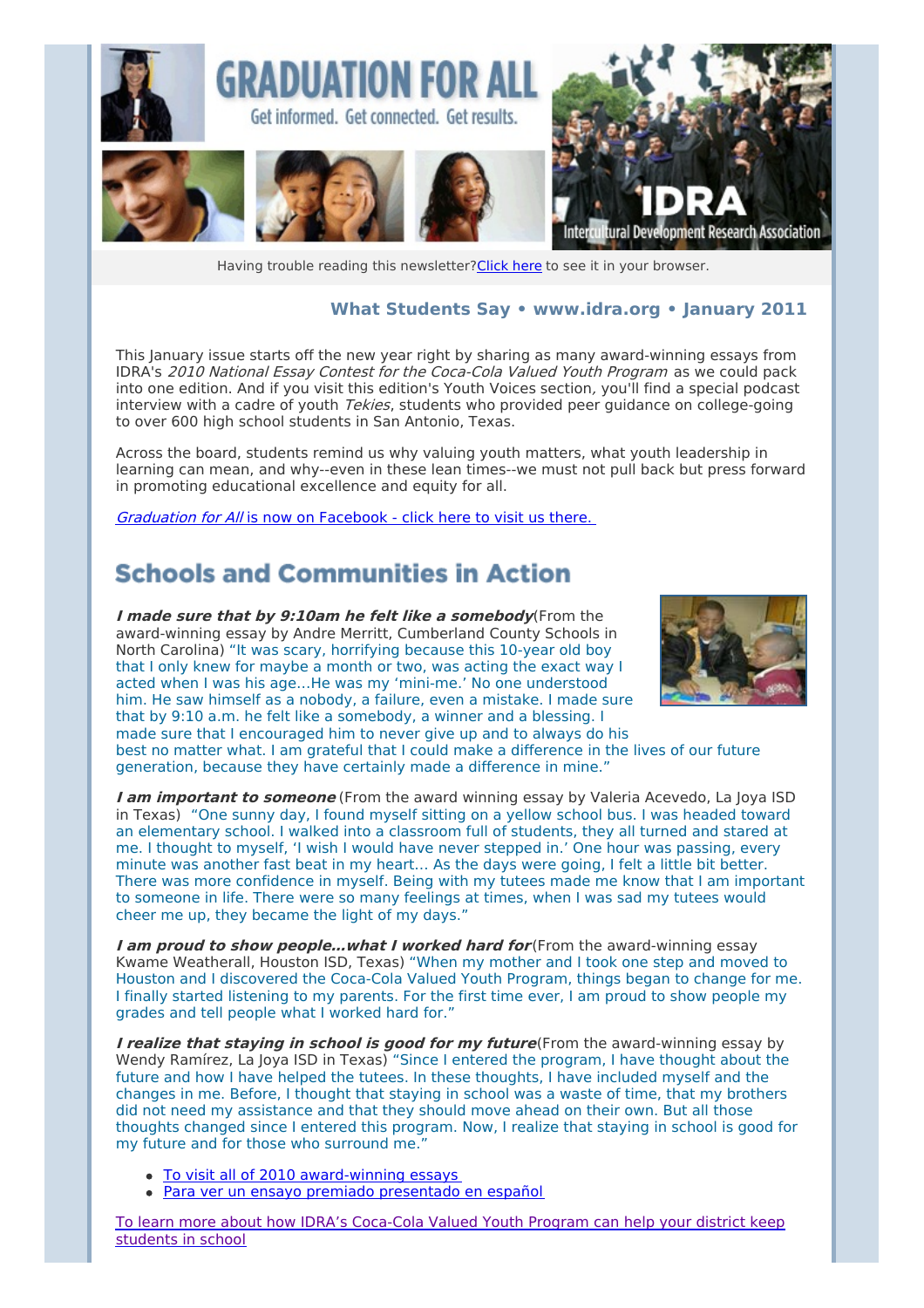For a [teleseminar](http://newsletter.impulsedevelopment.com/t/r/l/ydsyul/l/i) on the Coca-Cola Valued Youth Program produced as part of the *Solutions to* the Dropout Crisis Problem by Clemson University Radio Productions in partnership with NDPC/N

## **Toolbox**

Visit "Conversations" produced by KLRN and powered by PBS video to learn why former San Antonio City Councilmember, Maria Berriozabal, joined youth in [pressing](http://newsletter.impulsedevelopment.com/t/r/l/ydsyul/l/d) for the Dream Act . From the interview: "My story is like so many other people…people who work hard to make life better for the children...and people of great faith."



For a host of new resources on Student Success, visit the latest issue of IDRA's [Newsletter](http://newsletter.impulsedevelopment.com/t/r/l/ydsyul/l/h) Plus, where you will find research articles, news, and multi-media presentations.

## **Youth Voices**

Listen In! to **High School Youth Tekies on [College](http://newsletter.impulsedevelopment.com/t/r/l/ydsyul/l/k) Access**, a Classnotes podcast in which Aurelio Montemayor and Hector Bojorquez interview four high school students (participants in IDRA's TECNO 2.0 project) on how they engaged with 600 of their peers to help them apply for college. From the interview: "You have to let [students] know that college is not as impossible as everyone says it is."



The Intercultural Development Research Association is an independent, private non-profit organization whose mission is to create schools that work for all children.

**Have a story of school-community partnership that's raising graduation rates?**We welcome your comments, questions and suggestions at [gradforall@idra.org](mailto:gradforall@idra.org?subject=January Issue%3A What Students Say). **Forward to a** Friend! Feel free to share [Grad4All](http://newsletter.impulsedevelopment.com/t/r/l/ydsyul/l/u) with anyone who shares your passion for every student's success.

Thanks for reading!

Laurie Posner Graduation for All Coordinator Intercultural Development Research Association 5815 Callaghan Road, Suite 101 San Antonio, Texas 78228 210.444.1710

# **IDRA Online**

Visit us on the web! [http://www.idra.org](http://newsletter.impulsedevelopment.com/t/1/l/ydsyul/l/www.idra.org)

Check out IDRA Classnotes Podcasts at [http://www.idra.org/Podcasts/](http://newsletter.impulsedevelopment.com/t/1/l/ydsyul/l/www.idra.org/Podcasts/)

#### **Contact**

**Intercultural Development Research Association** 

5815 Callaghan Rd., Suite 101 San Antonio, Texas 78228  $(210)$  444-1710

[Click](http://newsletter.impulsedevelopment.com/t/1/u/ydsyul/l/) here to unsubscribe. • [Click](http://idra.forward-email.com/r/l-2AD73FFF-ydsyul-l) here to forward to a friend.